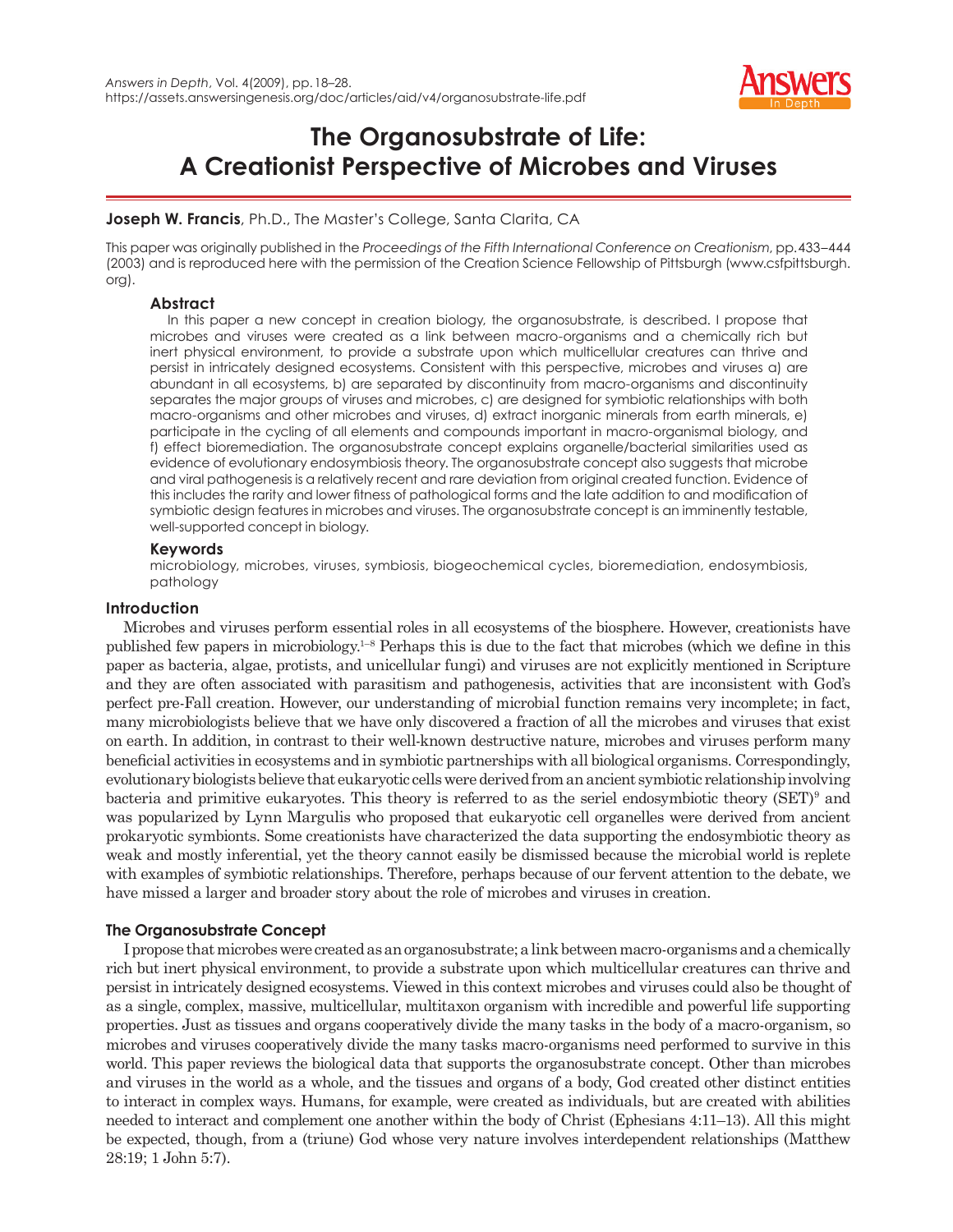### **Separately Created**

Creationists generally expect any particular created kind is separated by discontinuity from all other created kinds. Since the organosubstrate concept visualizes microbes and viruses as a multitaxon organism in a world otherwise populated by multicellular created kinds, microbes and viruses might be separated by discontinuity from all macro-organisms. Furthermore, given different microbe and viral groups often interact with different macro-organismal created kinds, different microbe and viral groups might be separated from one another by discontinuities. In fact, creationists have documented evidence supporting a separate origin for microbes,<sup>10–12</sup> and viruses.13 Even the secular disciplines of cell biology and molecular biology have revealed major structural and functional discontinuities, both among the major groupings of microbes and viruses and between them and macro-organisms. For instance, the cell division mechanisms of bacteria are vastly different from those of eukaryotes—even microbial eukaryotes.14 In fact, some evolutionary biologists have noted that the complexity required to replicate the circular chromosome of bacteria could have only occurred after the "simpler" eukaryotic replication mechanisms evolved, a concept contrary to the long-held belief that bacteria evolved prior to the appearance of eukaryotes.15 This evidence suggests microbes and viruses are in fact divided into many separate baramins. This would make the organosubstrate analogous to another part of God's creation (the plants), where a variety of different baramins were created to cooperatively provide a nutritional function for animals (Genesis 1:11–12, 29).

## **Designed**

If, as the organosubstrate concept suggests, microbes and viruses were created to function as the intermediary between the inorganic world and macro-organisms, then they might be expected to possess evidence of design. If, for example, they were created for this function, they would have to be common and ubiquitous. To accomplish this, they had to be designed with efficient reproductive mechanisms and with structures allowing survival in all environments. Likewise, the organosubstrate function would require them to create complex communities and sophisticated interactions with macro-organisms. To accomplish this, they had to be designed with efficient symbiosis mechanisms. And, since their ultimate function would be to provide nutrients to macro-organisms, they had to be designed with efficient mechanisms of extracting macro-organism-needed nutrients from the inorganic world.

#### *Designed to be abundant*

As expected in the organosubstrate concept, microbes and viruses are abundant. It is estimated that there are more than  $4-6 \times 10^{30}$  bacteria and archaea on the earth.<sup>16</sup> The nascent atmosphere (lower 3 km) is home to something on the order of  $5 \times 10^{19}$  bacteria.<sup>17</sup> The hydrosphere literally teems with microbes. A liter of seawater typically contains billions of bacteria and other microbes. It is estimated that 50–70% of the biomass found in the ocean is made up of bacteria. Although many of the marine bacteria have not yet been isolated, their existence has been predicted from DNA analysis of seawater.<sup>18</sup> In calm aquatic systems, the surface water literally teems with microbes—making up a film layer called the neuston. But, of all the environments on earth, the vast majority of microbes are found in marine and terrestrial subsurfaces.<sup>19</sup> A single gram of topsoil, for example, can easily contain 10 billion bacteria, 100,000 fungi, and 25,000 algae.<sup>20,21</sup> As might be expected from their abundance, microbes and viruses reproduce very rapidly—in fact more rapidly than all other organisms. This suggests they were created with efficient reproductive mechanisms.

#### *Designed to be ubiquitous*

As expected in the organosubstrate concept, microbes and viruses are ubiquitous. As alluded to above, they are found in the atmosphere, the hydrosphere, the lithosphere, and the biosphere, and in many extreme environments within each. Marine bacteria, for example, can survive great ocean depths and immense pressures up to 1.6 gigapascals, which is equivalent to over 10,000 atms. or the pressure at the bottom of a 160 km column of water.22 On land, microbes are found on all exposed surfaces, including those that are nutrient poor. In desert areas, for example, bacteria, algae, and fungi form soil crusts on exposed surfaces. Lichens, which are plantlike creatures made up of fungi and algae living in mutual symbiosis, are found throughout the world and form the dominant vegetation over about 9% of the earth's terrestrial surface.<sup>23, 24</sup> Lichens have been found growing in desert areas, the frozen tundra, mountains above the tree line, and other desolate locations.<sup>25–27</sup> Microbes also populate habitats hostile to most life forms but which are rich in inorganic minerals.28, 29 For instance, some bacteria, called extremophiles, populate environments that contain toxic mineral gases, degrading acids and extreme temperatures (>100°C)—conditions deadly to multicellular organisms.<sup>30, 31</sup> Microbes and viruses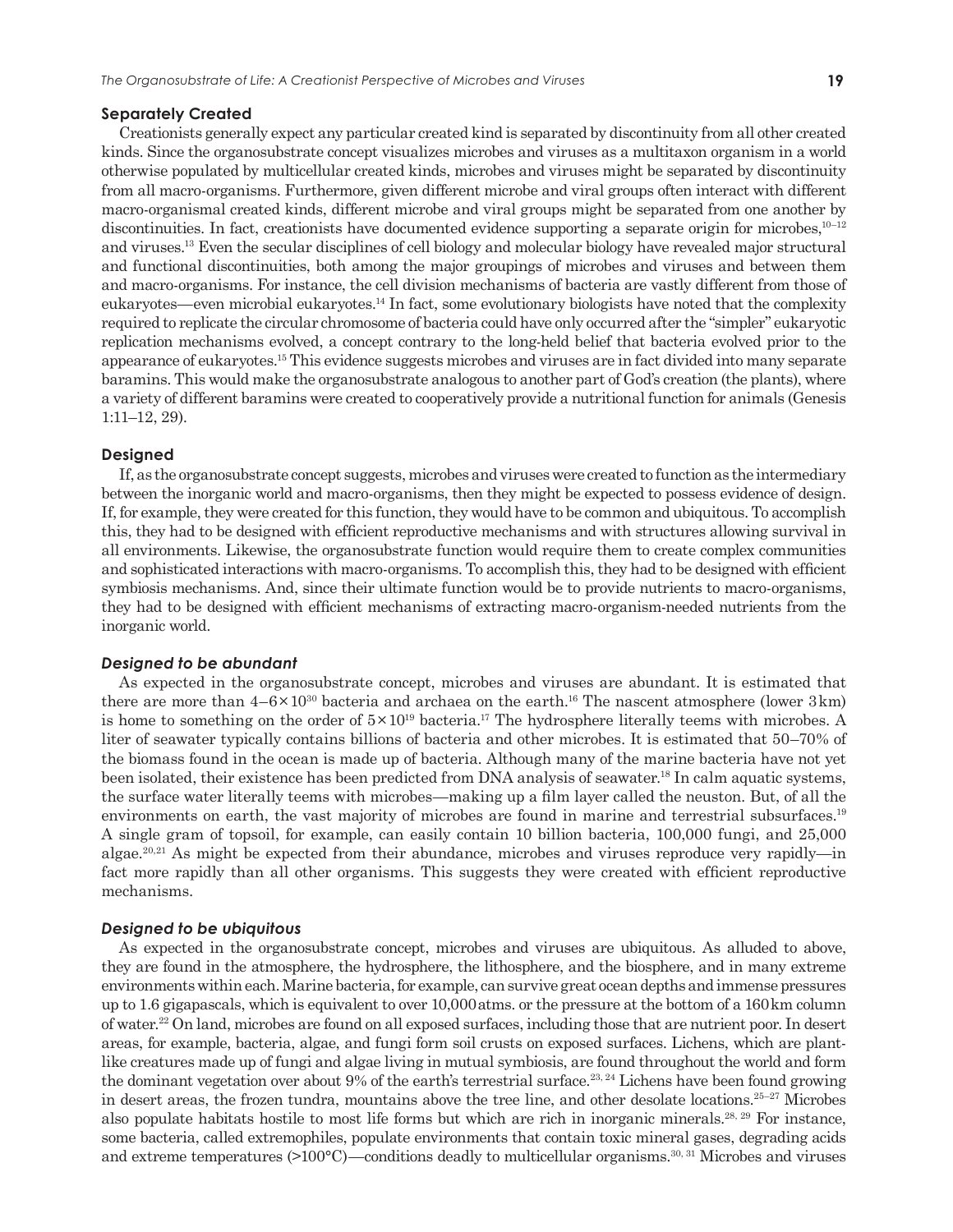can also endure and survive in permanent ice flows in remote regions like the North and South Pole and atop mountains, and some can even thrive in the presence of damaging radioactivity.32, 33

To be so very ubiquitous, microbes and viruses are provided with an impressive variety of survival mechanisms. For example, many microbes and viruses also seem to be designed for long-distance dispersal. Although their small size is partially responsible for this ability, other designs seem essential as well—including mechanisms for cyst and spore development. So efficient are some of these mechanisms that even intercontinental travel has been documented for fungal spores.<sup>34</sup> These dispersal mechanisms seem designed to permit microbes and viruses to get to remote environments. Once there, microbes and viruses utilize another set of dormant state mechanisms that allow them to survive hostile environments. Many microbes also possess unique, elaborate, and resilient outer cell walls that seem to have been designed to protect them from hydrolysis and extreme environments. The small size of microbes and viruses permit them to fit into the internal interstices of macroorganisms. In the aquatic realm, the small size of bacteria seems designed to provide them with a greater surface area to volume ratio, promoting a more efficient uptake of nutrients. Furthermore, some of the microbes that populate the neuston have been provided with the ability to exist in both sub-aqueous and sub-aerial environments simultaneously. Further designs include elaborate mechanisms to survive the harsh conditions within tissues and cells of macro-organisms. For instance, in the presence of disruptive acidic fluids and solids, symbionts of the digestive system are designed to safely attach to intestinal linings.<sup>35</sup> Viruses possess mechanisms that foster their incorporation into the genome allowing them to escape the degrading enzymes of the cytoplasm.

#### *Designed to form symbiotic microbial communities*

The organisms of the organosubstrate also appear to be designed to thrive in interdependent relationships with one another. For instance, a variety of microbes exist in large macro-colonies called biofilms and mats. Biofilms constitute an organized conglomeration of bacteria that are attached to surfaces and can be found growing in many different aquatic habitats. Recent evidence suggests that biofilm formation is not the result of stochastic processes but instead involves specific environmental sensing capabilities, activation of specific genetic components and complex microbial community interactions.<sup>36</sup> For instance, some aquatic bacteria work together as a colony and can secrete a slime thread that intertwines with other threads creating a slime veil. The motile bacteria that produce the veil have been observed to move the veil within the water column to a position that can promote the separation of oxic water from anoxic. This fascinating action allows the bacteria to control the fluxes of oxygen and sulfide "so that they match the stoichiometry of their chemolithotrophic metabolism".<sup>37</sup> A recent review suggests that these community interactions within complex biofilms are highly organized and organism-like.38 "Within these communities metabolic activities are integrated, and developmental sequences, not unlike those of multicellular organisms can be detected." This is most dramatically illustrated in complex aquatic communities of microbes where it can be observed that heterogeneous groups of microbes appear to select the specific electron acceptor that yields the maximum energy regardless of the availability of other acceptors and the presence of organisms that can utilize them.39 Some researchers have suggested that under certain environmental conditions bacterial colonies appear to act like multicellular organisms. The basis for this may involve the release of "quorum sensors", factors that affect the colony as a whole and also cause alteration of gene expression at the colony level.40 In fact several studies show that genetic factors can control colony differentiation. Investigators of these studies propose that when bacterial colonies are stressed they respond as a group and often display elaborate colony formations and patterns. One researcher proposes that:

". . . these features indicate that a stressed colony turns into a genetic network, which is the highest level of colony cooperation. To emphasize that the network is composed of agents I refer to it as a genomic web. I further assume, that in order to establish the genomic web, the bacteria produce (or activate) special cybernators enhancing the efficient and sophisticated genomic communication. Once formed the genomic web is a "supermind" relative to the individual genome."41, 42

Bacteria are not alone in their ability to act cooperatively among themselves. Individual cells of the cellular slime mold Dictyostelium (slime molds are classified as protists) can communicate with one another using chemical attractants and signals and join together to form a multicellular plant-like fruiting body.43 Additionally, at first glance, protozoan pond organisms appear to survive as independent cellular organisms, however many have been found to harbor microbial symbionts and are dependent on other microbes for food.<sup>44</sup> To accomplish such symbiosis, one might expect much inter-organismal population control. In fact, many bacterial populations can be modulated by bacteriophages and the algae and fungal partners of the lichen symbiosis appear to directly affect the population of their partner symbiont.45 Also several factors secreted by microbes appear to modulate population growth including quorum sensors and proteases.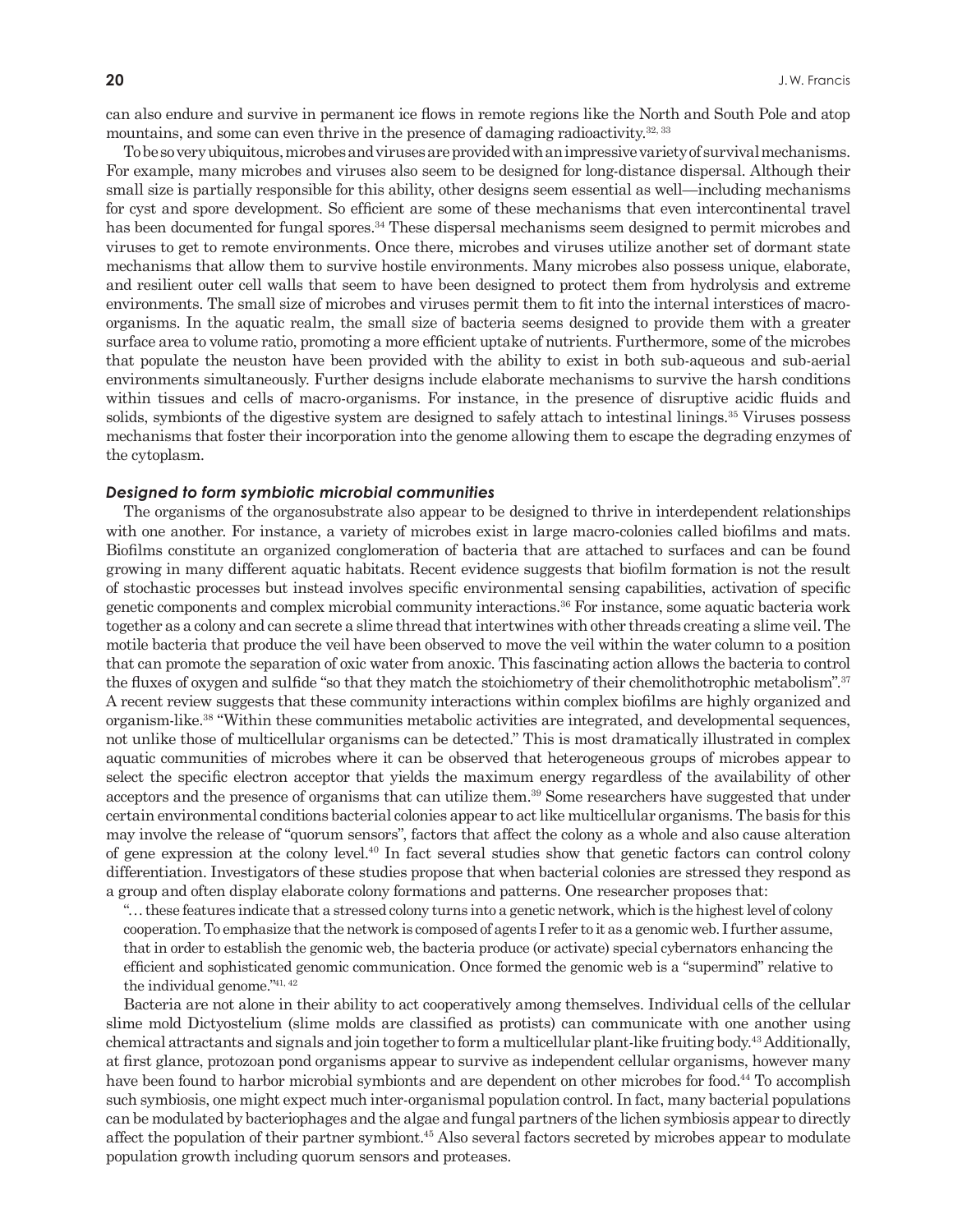#### *Designed to form symbioses with macro-organisms*

The morphologies and proteins of many of the organosubstrate organisms are designed for attachment, invasion and integration into macro-organismal cells and tissues. Because of their size, shape, and exposed proteins, viruses are able to enter a wide variety of cells and nuclei. Symbiotic bacteria and algae possess specialized mechanisms to enter and survive in eukaryotic cells and tissue spaces. The bacterial genus Wolbachia, for example, is so well adapted to insects that it is estimated to associate symbiotically with five million insect species.46 Some symbiotic bacteria can effect profound changes in cell morphology in the presence of their symbiont. For instance, the nitrogen-fixing Rhizobium bacterium that invades plant roots is a rod shaped bacterium in its free-living form. However upon entering plant cells it swells and adopts a substantially different cell shape.<sup>47</sup>

Many microbes live on and within living organisms. It is estimated that the number of microbes living on the human body far exceeds the 70 trillion human cells that comprise it.<sup>48</sup> The discipline of microbial ecology is increasingly revealing that microbial and viral symbionts play vitally important roles within organisms and ecosystems. In fact, axenic (germ free life) probably does not exist in nature; all animal species with the exception of prenatal life are thought to live with microbial symbionts. A tremendous number of symbiotic relationships are being discovered. Many of these relationships involve complex lifestyles and anatomies that appear to be designed to foster the symbiotic lifestyle.49 A general survey of symbiotic relationships also shows that the most common functions provided by symbionts involve nutritional support, protection and reproduction/population control.

As an example, there are a number of ant species that harvest fungi for food. The most studied are the leafcutter ants.50 The symbiotic relationships observed in these ant communities are remarkable because this is the only example of microbial symbiosis discovered so far that involves a four-way symbiotic partnership. The ants literally culture fungal gardens by collecting leaves for the fungi to grow upon. The fungal species is unique to a given ant farm, however it can be invaded and destroyed by Escovopsis, a micro fungus. This micro fungus has the potential to wipe out the entire fungal farm system and in turn destroy the ant colony. However, remarkably, the ants carry a Streptomyces bacterium in specially designed areas of their exoskeleton.51 The Streptomyces secrete an antibiotic that controls but does not eliminate the Escovopsis micro fungus population.

In the second example we briefly note the remarkable microbial symbiotic relationships within the digestive systems of mammals and humans.<sup>52</sup> The intricacies of these relationships would involve documentation equal to an entire text. In general, though, complex communities of microbes provide nutritional support in the form of digestive enzymes, vitamins and other nutrients.53 Intestinal symbionts also play a protective role by controlling the population dynamics of the symbionts such that pathogens are less likely to grow and colonize this environment. Furthermore, some studies suggest that the intestinal symbionts maintain the immune system in a constant form of readiness by promoting a basal level of activity. Also, remarkably, recent evidence suggests that intestinal symbionts are necessary for intestinal development in neonates and may be responsible for promoting angiogenesis.<sup>54</sup>

#### *Designed to free elements from the inorganic world*

A number of elements essential to the structure and function of biological molecules (for example, Mb, Ni, Fe, Mg, P, S, Ca, K) would be available for use by macro-organisms if they could be extracted directly from minerals found in earth rocks. In the last couple decades design features have been discovered in some microbes that allow them to mine at least some of these elements from rocks. They then modify and incorporate those elements into biomolecules that are released into the environment, permitting their use by other organisms. Phosphorus and iron, for example, are required by living organisms but tend to precipitate in aerobic environments and therefore are typically unavailable to living organisms. Therefore, the dissolution of these elements by microbes is essential to maintaining life in the biosphere.55 Some microbes have been found to possess mechanisms to capture both of these elements extracellularly. For instance, aquatic bacteria secrete iron chelators called siderophores that increase the solubility of iron in seawater. One study has shown >99% of the dissolved iron in seawater is associated with chelators.<sup>56</sup> Bacteria that possess siderophore receptor proteins can then internalize the siderophores-bound iron. There are micro algae that secrete reductase enzymes to dismantle the complexed iron outside the algal cell and then take up the iron.

Microbes can also extract needed elements from atmospheric gases. This is most dramatically displayed by the unique ability of microbes to harvest biologically inert di-nitrogen from the atmosphere and convert it into a useful form.57 Nitrogen is a key component of proteins and nucleic acids, thus it is required by all living organisms. It is estimated that the adult human requires several pounds of nitrogen annually to maintain biosynthetic processes.58 Weathering processes only convert a small amount of nitrogen to a usable form in the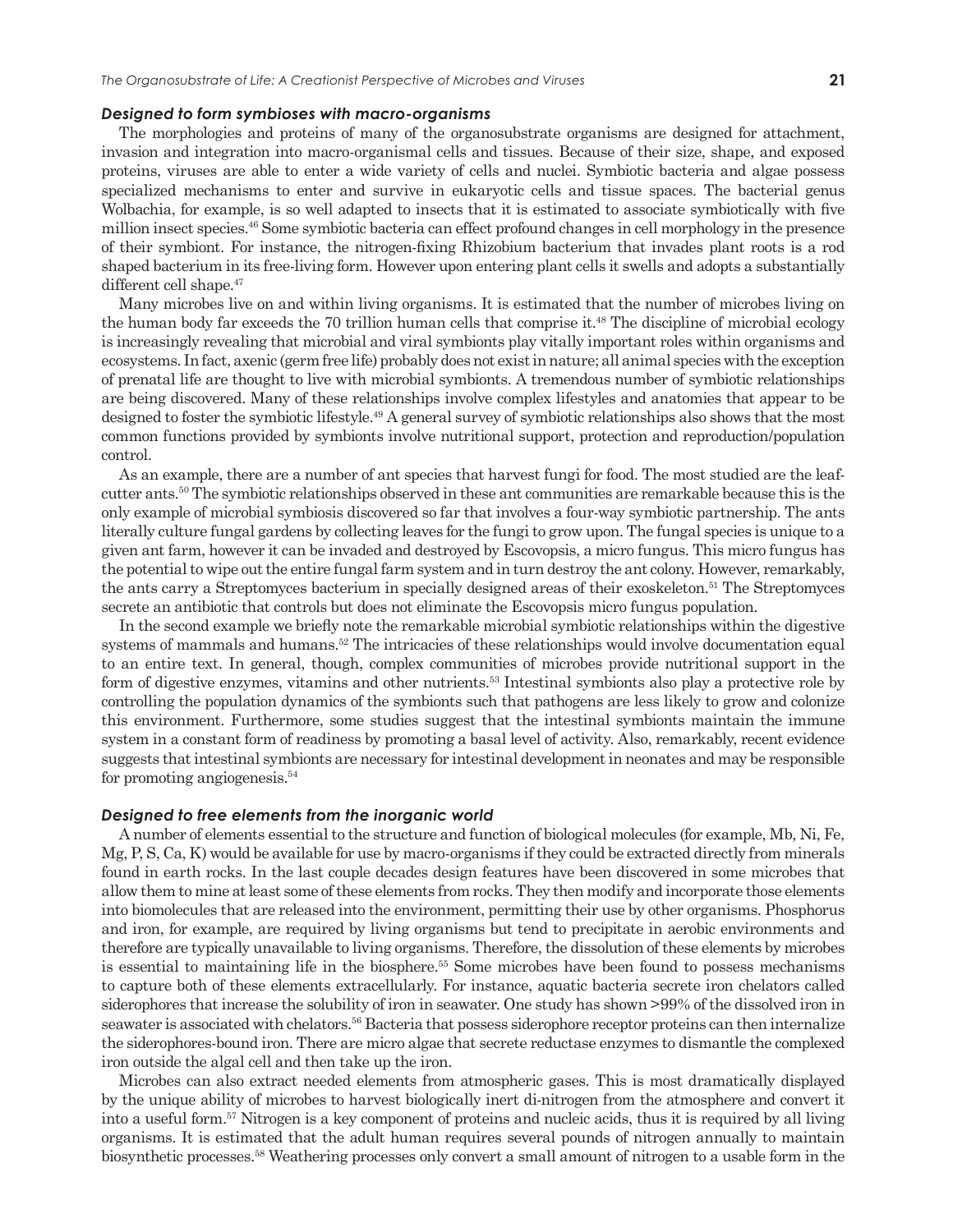biosphere. Therefore nitrogen is considered to be a limiting factor in most ecosystems that have an abundant water supply and nitrogen-fixing bacteria are the primary natural suppliers of nitrogen to all living organisms in the biosphere. Half of the total nitrogen used by crop plants comes from human-manufactured fertilizers. These fertilizer-manufacturing processes consume 1% of all the energy all humans on earth generate in a given year!59 The other half of the nitrogen used by crop plants is produced by microbial nitrogen-fixation and is performed at ambient temperatures and pressures with no burden on human energy production. The organosubstrate is so important in the cycling of so many atmospheric gases that it is most probably critical in stabilizing the atmospheric gases in the ratios required for aerobic (that is, macro-organismal) life.

Many nitrogen-assimilating bacteria live in symbiotic relationships with plant hosts that can directly benefit from the uptake of the biologically useful nitrogen. After responding to factors released by the plants the nitrogen fixing bacteria develop an elaborate connection with the roots. This allows for direct supply of nitrogen to the plant as well as protection of the nitrogenase enzyme from oxygen. In addition, some filamentous bacteria possess heterocysts, specialized organelles that allow for separation of the oxygen-producing photosynthetic process from the nitrogen fixation process in the same organism.60

Besides extracting nutrients from an otherwise inert environment, the internal sequestration of nutrients by organosubstrate organisms concentrates those nutrients so they can be used by macro-organisms. Also, because the organosubstrate organisms are so small, ubiquitous, and fast growing, they have the ability to rapidly adjust their metabolic capabilities as per the environment's nutrient concentration. This effectively maintains an ecosystem's nutrients at a needed concentration. The organosubstrate also functions by transferring nutrients between macro-organisms. Mycorrhizae, for example, have been implicated in transferring nutrients from nutrient-rich trees to other trees exposed to unproductive environmental conditions.<sup>61</sup> The organosubstrate probably transfers nutrients across ecosystem boundaries as well.

#### *Designed to cycle elements in the biological world*

Not only can they extract elements from the inorganic environment, microbes themselves can be a major source of essential elements within ecosystems. The carbon to nitrogen (C:N) ratio of microbes (~13:1), for example, makes them optimally suited for macro-organism consumption (for example, animals require a diet with a C:N ratio of less than  $17:1^{62}$ . The total amount of carbon, nitrogen and phosphorus contained in earthbound bacteria and archaea is estimated to be  $500 \times 10^{15}$ g,  $100 \times 10^{15}$ g and  $10 \times 10^{15}$ g respectively.<sup>63</sup> This pool of carbon is estimated to be equivalent to 60% of the total carbon contained in plants. Bacterially associated nitrogen and phosphorus represent the largest biological pools of these elements. These estimates are most likely underestimates since these values do not reflect the contribution of non-bacterial microbes.

Microbes can also export cellular products that act as a direct food source for macro-organisms (for example, vitamins). In many cases microbes do not even benefit from the nutrients that they produce, something understandable with the organosubstrate concept.

Microbes also play critical roles in cycling biologically important elements. Sulfur, for example, is a component of two essential amino acids and therefore is required by all living organisms. It also can act as an electron acceptor in anoxic environments. It even influences the cycling of other elements, including all major and many minor elements (for example, P, Fe) either by promoting their precipitation or (via sulfuric acid) their solution. The cycling activity of sulfur is primarily controlled by sulfate reducing bacteria.<sup>64</sup>

Plants are important sources of many elements for the animal world. However, increasingly we have come to be aware that even the nutritional role of plants is dependent upon the actions of microbes. For instance, all the nitrogen that plants provide to animals was captured, processed, and provided to plants by microbes. Microbes also play a major role in the carbon cycle. Table 1 shows the major reservoirs of carbon.

One of the striking features of the carbon reservoir data is that the concentration of dissolved carbon in the atmosphere and hydrosphere is small compared to the other reservoirs.65 This is postulated to be due to microbial activity in the marine environment which promotes the fixation of carbon into living organisms

|  |  |  |  | <b>Table 1.</b> Estimates of the carbon content of major carbon reservoirs on earth. Data is from Atlas (1998). |  |  |  |
|--|--|--|--|-----------------------------------------------------------------------------------------------------------------|--|--|--|
|--|--|--|--|-----------------------------------------------------------------------------------------------------------------|--|--|--|

| <b>Major carbon reservoirs</b>                | <b>Trillions of metric tons</b> |
|-----------------------------------------------|---------------------------------|
| Atmosphere (CO <sub>2</sub> )                 | 0.7                             |
| Dissolved carbon (seawater surface)           | 0.5                             |
| Deep sea carbon                               | 34.5                            |
| Dead organic matter (humus, organic sediment) | 3.7                             |
| Fossil fuels                                  | 10.0                            |
| Sedimentary rocks                             | 20,000                          |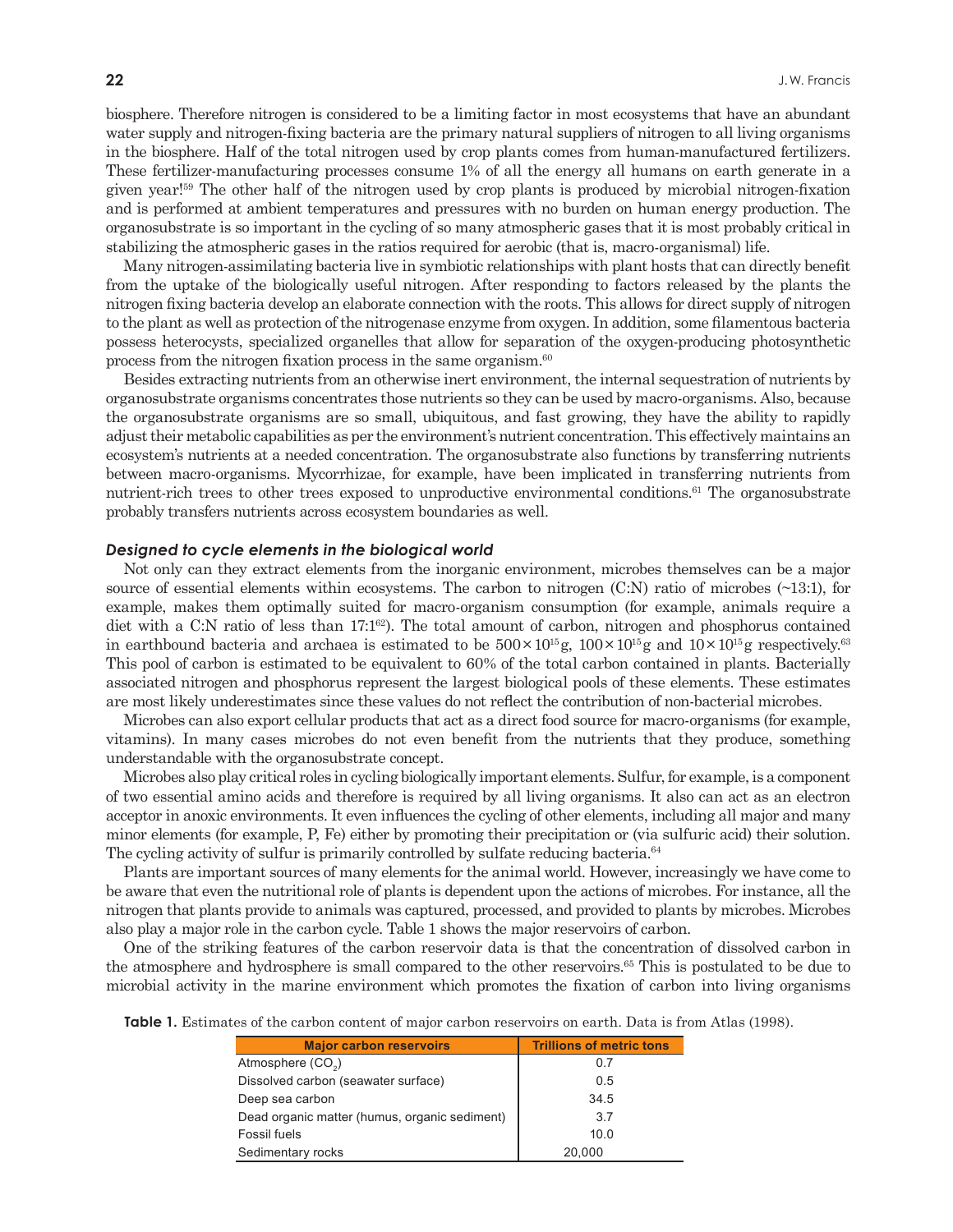(primary production) and the movement of carbon to less accessible deep sea reservoirs. These actions often referred to as the ocean's "biological pump" produce an important benefit; it is predicted that if the pump did not exist, released carbon would have the potential to combine with oxygen and threaten the global atmospheric oxygen concentration. 66

Carbon, as well as oxygen and hydrogen are cycled mainly by the biological processes of photosynthesis and respiration. In the terrestrial and shallow water environments, plants dominate primary production. In the oceans, however, microbes are responsible for most of the primary production. In fact it has recently been discovered with the aid of satellite technology that ocean dwelling phytoplankton assimilate as much inorganic carbon (CO<sub>2</sub>) into organic matter as all the land plants combined—roughly 50 billion metric tons.<sup>67</sup> The phytoplankton involved in this carbon fixation are primarily diatoms and other algae. Once captured by the phytoplankton much of the fixed carbon enters the food web or is deposited in shale and oil deposits. Since oceans cover nearly three fourths of the earth's surface, phytoplankton extracts enough  $\mathrm{CO}_2$  from the atmosphere to affect global climate.<sup>68</sup> Interestingly, phytoplanktonic microbes also fix nitrogen, thus the global carbon and nitrogen cycles are intimately linked through the actions of the organosubstrate.

Microbes also recycle essential elements from the products and dead bodies of the biological world. Some bacteria, for example, specialize in converting reduced nitrogen from organic molecules in decaying organisms back to di-nitrogen gas that can be released into the atmosphere. Even though microbes do not play a primary role in primary production of carbon in terrestrial environments they play a vitally important role in the terrestrial carbon cycle via "secondary production" or recovery of carbon from decaying matter. For instance, the recovery of carbon from decomposing plants represents a major contribution to the carbon cycle since herbivores typically consume only 5% (and rarely more than 50%) of the terrestrially available carbon via consumption of plants.69 Microbes also contribute to the carbon cycle by assimilating dissolved carbon and other nutrients from extremely dilute solutions and converting these nutrients to biomass. In addition, microbes are unique in their ability to digest "indigestible" polysaccharides such as cellulose and lignin. This is significant if one considers that cellulose is the most abundant organic macromolecule found on the earth.

The organosubstrate organisms also link the various cycles. The nitrogen-fixing metabolism of nitrogenfixing bacteria, for example, is dependent primarily on a single enzyme complex, the nitrogenase complex. At the heart of the complex is the nitrogenase enzyme, a metalloprotein requiring the metals iron and molybdenum for its action.70 This links the nitrogen cycle with both the iron and molybdenum mineral cycles.

## *Designed to cycle water*

Although microbes do not participate in the global water cycle to the extent that they participate in the other biogeochemical cycles, water is mobilized within the organosubstrate as a consequence of many aspects of microbial metabolism. For instance, water is a product of microbial respiration and fermentation. The organosubstrate organisms play a vital role in the provision of water to plants. Fungal symbionts associated with plant roots are called mycorrhizae. They can form massive underground networks and aid the plants in absorbing water from soil.<sup>71, 72</sup> Many mycorrhizal fungi are obligate symbionts, requiring nutrients from the plant for survival. It may turn out that most (if not all) trees and shrubs depend upon mycorrhyzal fungi for their water acquisition.

The organosubstrate performs other water conservation roles within the terrestrial environment. For example, microbes adhere to soil and small rocks within soil and tend to fill spaces between soil aggregates. These microbally stabilized soil aggregates improve water infiltration and enhance water retention in the soil.73 Microbes that form crusts or mats on soil surfaces also conserve water. Amazingly, the mats can perform their functions in a severely dehydrated state in desert ecosystems.

#### *Designed for bioremediation*

Another interesting function of the organosubstrate is the detoxification of environmental toxins. In general, if organosubstrate organisms internally sequester toxic elements and compounds, the extra-cellular concentration of those substances is decreased. Sulfate reducing bacteria, for example, play important roles in the removal of toxic amounts of elements like zinc.74 Over 250 microbe strains have been identified which degrade toxic substances and the degradation of over 150 different toxic compounds by microbes has been documented.75

#### **Biochemical Similarities**

To be a thoroughly effective intermediary between the biotic and abiotic, organosubstrate organisms might be expected to occupy all interstices. In macro-organisms, for example, both extra cellular and intracellular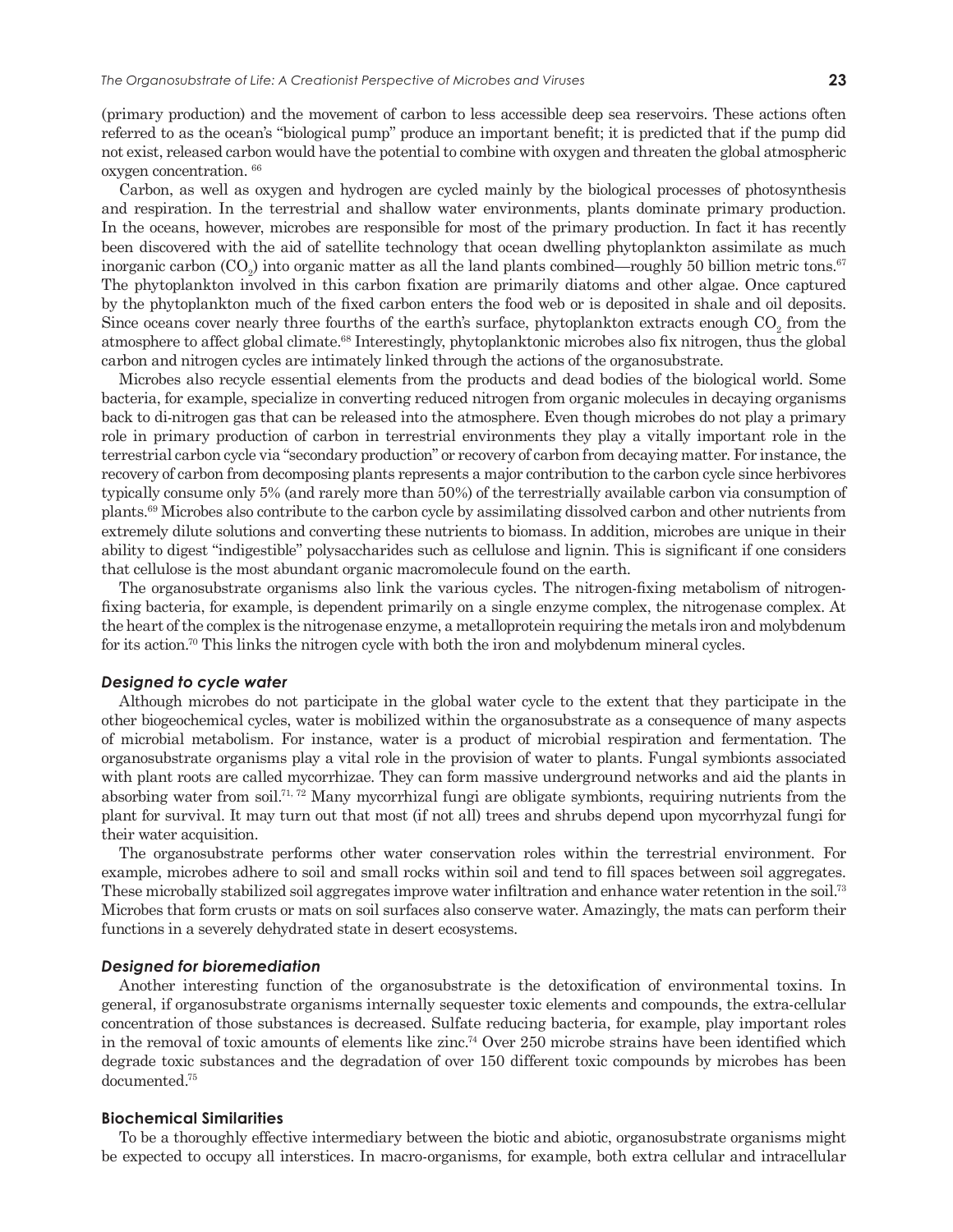microbial and viral symbionts would be expected. In fact there is evidence to suggest that some microbes exist as mobile symbionts, moving between both the extracellular and intracellular environments.76 To make this happen, one would expect a large number of biochemical similarities between various symbionts and macroorganisms. Such similarities have been observed between bacteria and the cellular organelles mitochondria and chloroplasts. Shared genes and proteins and similar membranes and ribosomes have been used as evidence for evolutionary endosymbiotic theory.77 G. A. Kerkut, for example, noted that "[*Rickettsiae* bacteria] are capable of oxidizing glutamate, pyruvate, succinate, fumarate and oxalo-acetate. These substances are also oxidized by the mitochondria of the normal cell, and the suggestion has been made that the rickettsiae are in fact free mitochondria." The organosubstrate concept explains this data (and the evidence for discontinuity) better than endosymbiotic theory.

#### **Pathology**

According to the organosubstrate concept, all microbes and viruses were created as mutual symbionts that is, without pathology. Pathology arose after the creation, probably after man's Fall. This leads to several expectations or predictions about pathology.

#### *Pathology is uncommon*

If pathology were a modification from the original creation and relatively little time has elapsed since the Fall, then microbial and viral pathology would be expected to be relatively rare. Determining the actual number of microbes and viruses in the world is a difficult task. This is because only about one percent of microbes are culturable in any given environment. Some scientists estimate that there are more than  $6 \times 10^6$  bacteria and archaea species but only about 5,000 have been formally described.<sup>78, 79</sup> In addition, it is estimated that there are about 100,000 species of fungi and over 200,000 species of protists. As best as can be determined, however, pathogens may make up less than one percent of all microbes and viruses.<sup>80,</sup> <sup>81</sup> In fact, pathogens have not been discovered in some major taxonomic groups of microbes, for instance in the Archaea.82 Even in the human body, the diversity of symbiotic microbes substantially outnumbers the diversity of pathogens.

#### *Pathology as under fit*

If the organosubstrate was created in a state of optimality, pathological modifications on that design are likely to have lead to under fitness. If this is true, then non-pathological organosubstrate populations might usually be expected to keep pathological populations in check. Evidence consistent with this includes the fact that "germ free" laboratory animals are more susceptible to pathogenic microbes.83 Additionally, McCoy84 presented evidence that the pathogenic state in an organism arises primarily when the pathogen population dominates over the normal flora bacteria.<sup>85</sup> This is consistent with Lumsden's<sup>86</sup> claim that the normal microbe flora of plants and animals protect the macro-organisms by out competing the pathogen for resources and space. Viruses of several plant species, for instance, including the American chestnut tree, protect the plant by controlling the population of bacterial or fungal plant pathogens.

If organismal health is due at least in part to the presence of well-established populations of beneficial microbes, there are several important implications for treatment of disease. We might expect, for example, that inoculation or culturing beneficial microbes may control some microbial-based diseases. Questions are also raised about generic antibiotic therapies that kill not only pathogens but normal flora as well.

#### *Pathological DNA as a late addition*

If pathology is post-Fall, then any changes due to pathogenesis should have evidence of having been added to the original symbiotic organism. Pathogenesis in *E. coli* seems to be consistent with this. *E. coli* is a wellknown intestinal symbiont involved in waste formation and vitamin production. It is found in humans and mammals. The extremely virulent pathogenic strain of *E. coli* known as OH157:H7 has a larger genome than the non-pathological strain, and the extra DNA bears the signature of a bacteriophage transfer. The pathological strain also contains 131 proteins involved in pathogenesis that are not found in the non-pathogenic form.<sup>87–89</sup> This is consistent with *E. coli* virulence being due to the late addition of DNA by lateral gene transfer. There is substantial evidence showing that many other pathogenic bacteria have obtained genes from lateral gene transfer events. In fact, the process of lateral gene transfer of virulence genes is so common that scientists have classified the transferred gene sets as "pathogenicity islands".<sup>90</sup> The fact that many diverse and unrelated bacteria have been discovered to carry a common set of virulence genes is further evidence that lateral gene transfers are probably responsible for the pathogenicity.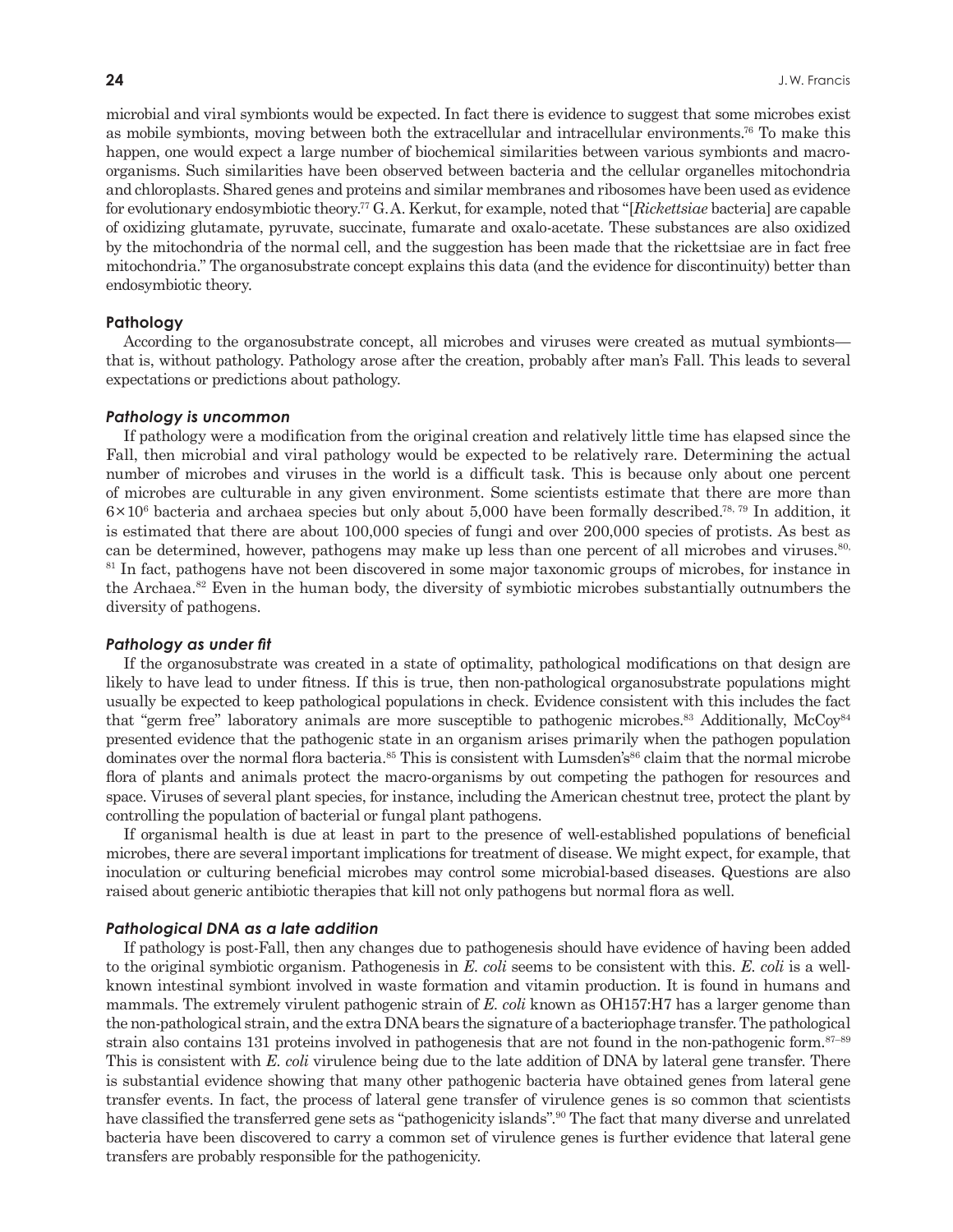#### *Pathological behavior as a modification of symbiotic design*

If organosubstrate design was created to facilitate symbiotic function, complex mechanisms that function pathologically are probably modified symbiotic mechanisms. Pathology might involve a modification of such things as symbiotic behavior, timing, chemistry, or morphology. Three possible examples are given here: 1) The Polydna virus is a beneficial symbiont of several wasp species.<sup>91</sup> The virus aids the growth of wasp eggs by promoting the secretion of a factor called EP-1 and yet the EP-1 factor is very similar if not identical to wasp venom protein. This protein is beneficial in one setting and destructive in another setting. Perhaps wasp venom arose by genetic exchange mechanisms moving an otherwise beneficial gene into new species and new locations. 2) The closely related bacteria Brucella abortus and Rhizobium meliloti both contain a BacA gene. In the symbiotic Rhizobium the BacA protein is an essential membrane transport protein; in the pathological Brucella the BacA protein is somehow responsible for its pathological activity. The Brucella BacA gene may well be a beneficial BacA gene modified and/or transferred from Rhizobium and used in the former in pathological manner. 3) The main shaft of the bacterial flagellum is generated by the secretion of proteins from the flagellum base apparatus that are then assembled outside the bacterial cell. Very similar to the flagellum base apparatus is the type III secretory apparatus that is used by bacteria to secrete toxins.<sup>92–94</sup> Design features suggest that the toxin secretion is derived from the flagellum design as might be expected in organosubstrate concept.95

# **Conclusion**

In this report I have shown that microbes provide many benefits to living organisms and they are essential to life in the biosphere. Therefore, I propose that microbes were not created as causative agents of disease and death but as part of a life sustaining organosubstrate present throughout the biosphere. Even with post-Fall compromise of this design, it is evidenced among the microbes and viruses by their abundance, their ubiquity, their design, their symbiotic relations, their extraction and cycling of elements and nutrients, and their bioremediation. The organosubstrate concept also explains the similarities between organelles and freeliving bacteria that evolutionists use to argue for endosymbiosis theory. It also suggests that microbial and viral pathogenicity is due to small post-Flood modifications of the original symbiotic design.

The organosubstrate concept can be tested in a variety of ways. The following predictions can be derived from the concept as per the discussions above:

- Profound discontinuity separates the major groups of microbes and viruses and separates those groups from macro-organisms.
- Microbes and viruses contain special design features that permit them to be ubiquitous and abundant.
- Independent, self-sufficient lifestyles of individual microbes and viruses will rarely (if ever) be observed in nature.
- Most (or all) macro-organisms possess designed mechanisms and structures to interact with organosubstrate organisms.
- For each of the biologically useful elements, microbes have been designed to free that element from minerals and release it into the biological world.
- At ecosystem boundaries there are organosubstrate organisms designed to transfer nutrients between the adjoining ecosystems (for example, microbes which enhance mineral uptake into oceanic reservoirs and subsequently promote mineral balance in the atmosphere will be located at interfaces near both the aquatic and atmospheric subdivisions of the biosphere.).
- Macro-organisms are receptive to the secreted products of organosubstrate organisms.
- For each of the biologically useful elements, microbes have been designed to cycle that element in and out of the world of macro-organisms.
- Disruption of the microbial mineral provision processes in local environments may explain the fluctuation and/or extinction of many animal and plant populations.
- The health and survivability of macro-organisms is directly related in many ways to their ability to successfully interact with the organosubstrate.
- Microbial metabolic diversity should reflect biogeochemical cycle diversity.
- Controlling the concentrations of minerals required in microbial metabolism can control biogeochemical cycles.
- Microbes possess design features and mechanisms that promote water formation and water retention in dry environments.
- Organisms that live in xeric conditions depend on the organosubstrate for survival.
- For every toxic substance organosubstrate designs exist to detoxify the environment.
- The vast majority of microbe and viral forms are non-pathological, so most of the yet undescribed microbes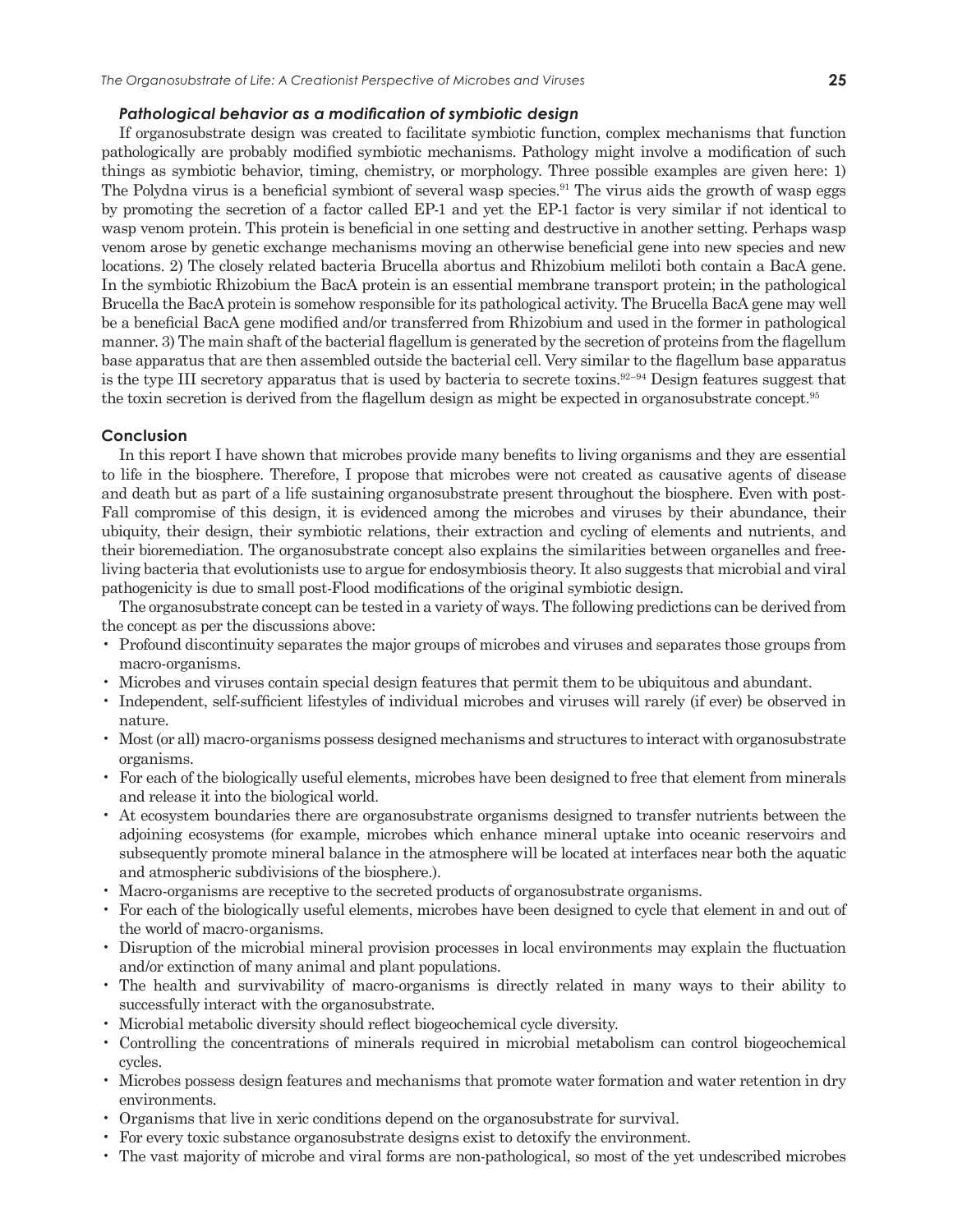are expected to display beneficial attributes.

- Pathological organisms will tend to be less fit than their non-pathological close relatives.
- Some pathogenicity is due to the genetic transfer of virulence genes.
- Genetic causes of pathogenicity will appear as a late addition to a symbiont's genome.
- Pathogenic mechanisms are modified beneficial mechanisms. Many more aspects of the organosubstrate concept remain to be elucidated. For instance there is data to suggest that microbes and viruses are adept at promoting exchange of genetic material. Since microbially based genetic exchange could potentially act on germ cells, research into this could provide insight into speciation. Microbes and viruses might participate as speciation vectors promoting rapid but limited speciation in a post-Flood environment.96

Further investigation into the symbiotic relationships between microbes and mammals may also lead to insight into the originally created purpose of the immune system. For instance, among microbes phagocytosis can function as a non-destructive mechanism to acquire symbionts and is common among unicellular and multicellular pond organisms. In contrast, phagocytosis in macro-organisms is an immune response that participates in destruction of pathogens. I predict that future investigation of this phenomenon will lead to a hypothesis that the immune system may have been originally created as an environmental sensing device that received data about the environment through the phagocytosis of beneficial microbes. Indeed the mammalian immune system possesses very specific and complex mechanisms that interact with microbes, often causing inflammation and tissue-destructive autoimmune responses and therefore appear to make little sense in the context of evolutionary biology.

Perhaps some of the greatest practical applications of the organosubstrate concept will be in the areas of pathology and bioremediation. Identifying the pathological and symbiotic contributions of microbes and viruses to the health of organisms, environments, and ecosystems should lead to better treatment of disease and environmental destruction. Study of the role microbes play in the carbon cycle may even suggest ways to control  $\mathrm{CO}_2$  levels in the atmosphere.<sup>97</sup>

#### **References**

- 1. Anderson, K. L., 1989. Prebiotic formation of the first cell. *Creation Research Society Quarterly* **26**:55–60.
- 2. Anderson, K. L., 1980. Cellular origins and the three "primary kingdoms": A critique. *Creation Research Society Quarterly* **16**:197–202.
- 3. Behe, M. J., 1996. *Darwin's Black Box: The Biochemical Challenge to Evolution*. Touchstone, Simon and Schuster, New York, New York.
- 4. Bergman, J., 1999. Did God make pathogenic viruses? *Creation Ex Nihilo Technical Journal* **13**:115.
- 5. Howe G. F., 1968. The origin of blue-green algae. *Creation Research Society Quarterly* **4**:100.
- 6. Howe G. F., and M. H. Armitage, 2002. Lichens: A partnership for life. *Creation Research Society Quarterly* **39**:81.
- 7. McCoy, D. L., 1992. *Evidence Against the Evolutionary Superiority of Plant Pathogenesis*. TwinCities, pp. 186–191.
- 8. Weiland, C., 1979. Viruses—not evolutionary links. *Creation Research Society Quarterly* **16**:80
- 9. Margulis, L., 1992. Biodiversity: Molecular biological domains, symbiosis and kingdom origins. *Biosystems* **27**:39–51.
- 10. Anderson, Ref. 2.
- 11. Howe, Ref. 5.
- 12. Howe and Armitage, Ref. 6.
- 13. Wieland, Ref. 8.
- 14. Francis J. W., 2000. Peering into Darwin's black box: The cell division processes required for bacterial life. *Origins and Design* **38**:18.
- 15. Jeffares, D., 1998. Relics from the RNA world. *Journal of Molecular Evolution* **46**:18.
- 16. Whitman W. B., 1998. Prokaryotes: The unseen majority. *Proceedings of the National Academy of Sciences* **95**:6578–6583.
- 17. Whitman, Ref. 16.
- 18. Marie, D., 1997. Enumeration of cell cycle analysis of natural populations of marine picoplankton by flow cytometry using the nucleic acid stain SYBR green 1. *Applied Annals of Environmental Microbiology* **63**:186193.
- 19. Whitman, Ref. 16.
- 20. Atlas, R. M., 1998. *Microbial Ecology: Fundamentals and Applications*. Addison, Wesley and Longman, San Francisco, California.
- 21. Paracer, S., et al., 2000. *Symbiosis: An Introduction to Biological Association* Oxford University Press, New York New York.
- 22. Sharma, A. et al., 2002. Microbial activity of gigapascal pressures. *Science* **295**:1514.
- 23. Ahmadjian, V., 1993. *The Lichen Symbiosis*. Wiley, New York, New York.
- 24. Brodo, I. M., 2001. *Lichens of North America*. Yale University Press, New Haven, Connecticut.
- 25. Ahmadjian, Ref. 1.
- 26. Brodo, Ref. 24.
- 27. Howe and Armitage, Ref. 6.
- 28. Atlas, Ref. 20.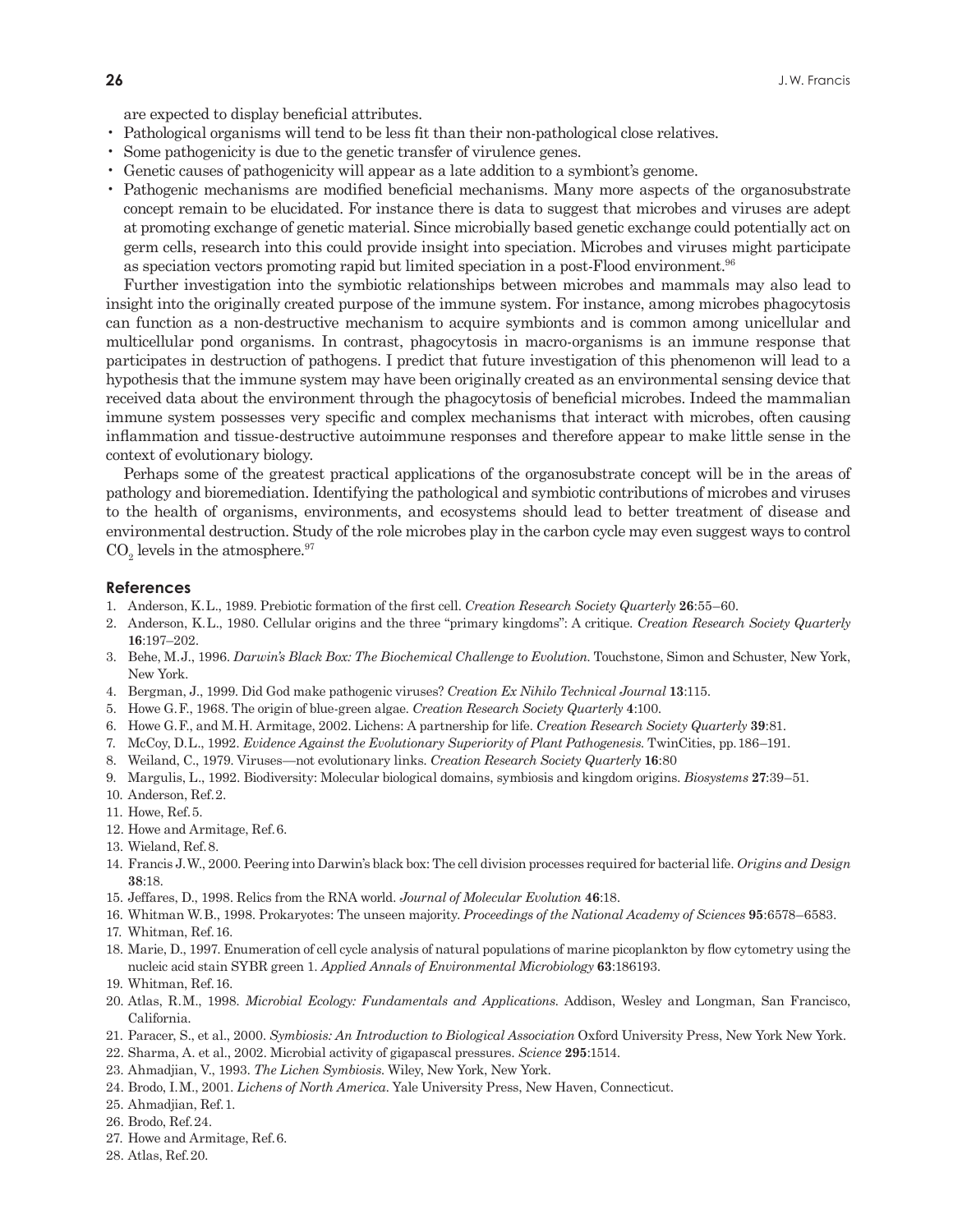- 29. Madigan, M. T., J. M. Martinko, and J. Parker, 2000. *Brock: Biology of Microorganisms* (9th ed.). Prentice Hall, Upper Saddle River, New Jersey.
- 30. Atlas, Ref. 20.
- 31. Madigan et al., Ref. 29.
- 32. Atlas, Ref. 20.
- 33. Madigan et al., Ref. 29.
- 34. Atlas, Ref. 20.
- 35. Atlas, Ref. 20.
- 36. O'Toole, G., et at., 2000. Biofilm formation as microbial development. *Annual Review of Microbiology* **54**:49.
- 37. Shulz H., et al., 2001. Big bacteria. *Annual Review of Microbiology* **55**:77.
- 38. Stoodley P., et al., 2002. Biofilms as complex differentiated communities. *Annual Review of Microbiology* **56**:187.
- 39. Nedwell D. B., 1984. The input and mineralization of organic carbon in anaerobic aquatic sediments. *Advances in Microbial Ecology* **7**:93.
- 40. Fuqua, C., and E. P. Greenburg, 1998. Cell-to-cell communication in *Escherichia coli* and *Salmonella*. *Proceedings of the National Academy of Sciences* **95**:6571–6572.
- 41. Ben-Jacob, E., et al., 2000. Cooperative self-organization of microorganisms. *Advances in Physics* **49**:395–554.
- 42. *The Colonial Wisdom: Genomic Webs and Emergence of Creativity.* Retrieved on October 10, 2002 from http://star.tau.ac.il/ ~inon/wisdom1/node11.html.
- 43. Clark, R. J., and T. L. Steck, 19797. Morphogenesis in dictyostelium: An orbital hypothesis. *Science* **204**:1163.
- 44. Taylor F. J. R., 1982. Symbiosis in marine microplankton. *Annals of the Institute of Oceanography* (Paris) **58**:61.
- 45. Brodo, Ref. 24.
- 46. Pace, N. R., 1997. A molecular view of microbial diversity and the biosphere. *Science* **276**:734–740.
- 47. Atlas, Ref. 20.
- 48. Madigan et al., Ref. 29.
- 49. Buchner, P., 1965. *Endosymbiosis of Animals with Plant Microorganisms*. Interscience Publishers, New York.
- 50. Currie, C. R., 2003. Ancient tripartite coevolution in the attine ant-microbe symbiosis. *Science* **229**:386.
- 51. Currie, Ref. 50.
- 52. Atlas, Ref. 20.
- 53. Atlas, Ref. 20.
- 54. Stappenbeck, T. S., et al., 2002. Developmental regulation of intestinal angiogenesis by indigenous microbes via paneth cells. *Proceedings of the National Academy of Science* **99**:15451.
- 55. Atlas, Ref. 20.
- 56. Macrellis et al., 2001. Collection and deletion of natural iron-binding ligands from seawater. *Marine Chemistry* **76**:175–187.
- 57. Dalton, H., and L. E. Mortenson, 1972. Dinitrogen fixation with a biochemical emphasis. *Biological Reviews* **36**:231.
- 58. Morrison P., 1999. Dining on ammonia. *Scientific American* **281**:94.
- 59. Smith, B., 2002. Nitrogenase reveals its inner secrets. *Science* **297**:1654–1655.
- 60. Cagle, G. D., 1973. Nitrogen fixation and ecystment: Created bacterial characteristics. *Creation Research Society Quarterly* **10**:135–142.
- 61. Simard, S.W., et al., 1997. Net transfer of carbon between ectomycorrhizal tree species in the field. *Nature* **388**:579.
- 62. Grant. W. D., and P. E. Long, 1981. *Environmental Microbiology*. Halstead Press, New York, New York.
- 63. Whitman, Ref. 16.
- 64. Atlas, Ref. 20.
- 65. Falkowski, P., 2002. The oceans invisible forest. *Scientific American* **287**:54.
- 66. Atlas, Ref. 20.
- 67. Falkowski, Ref. 65.
- 68. Falkowski, Ref. 65.
- 69. Grant and Long, Ref. 62.
- 70. Madigan et al., Ref. 29.
- 71. Allen, M. F., 1991. *The ecology of Mycorrhizae*. Cambridge University Press. New York, New York.
- 72. Hartley, J. L., 1965. Mycorrhiza. In Baker, K. F. and W. C. Snyder (eds.), *Ecology of Soil-borne Plant Pathogens*. USC Press, Berkeley, California, pp. 218–229.
- 73. Atlas, Ref. 20.
- 74. Matthias L., et al., 2000. Formation of spharelite ZnS deposits in natural biofilms of sulfate reducing bacteria. *Science* **290**:1744.
- 75. *Biodegradative Strain Database*. Retrieved from http://bsd.cme.msu.edu/bsd/aboutus.html.
- 76. Kerkut, G. A., 1960. *Implications of Evolution*. Pergamon Press, Oxford.
- 77. Margulis, Ref. 9.
- 78. Curtis, T. P., et. al., 2002. Estimating prokaryotic diversity and its limits, *Proceedings of the National Academy of Science* **99**:10494.
- 79. Pace, Ref. 46.
- 80. McCoy, Ref. 7.
- 81. Pace, Ref. 46.